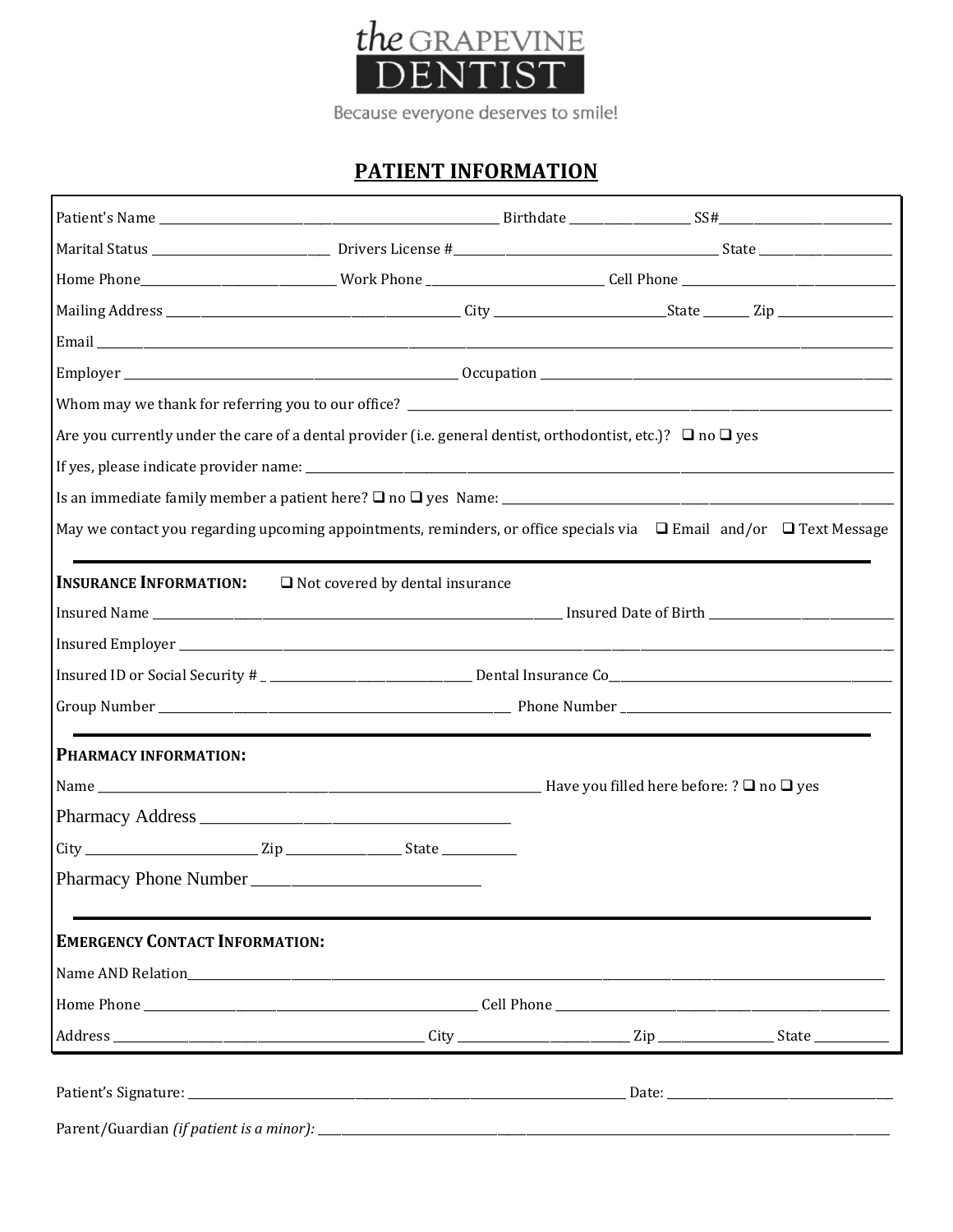

### **MEDICAL HEALTH HISTORY**

Do you have or have you had any of the following?

|           |            |                                         | the following?                                  |                                                       |
|-----------|------------|-----------------------------------------|-------------------------------------------------|-------------------------------------------------------|
| $\Box$ no | $\Box$ yes | AIDS/HIV Postive                        |                                                 |                                                       |
| $\Box$ no | $\Box$ yes | Allergies or Hives                      | $\Box$ no<br>$\Box$ yes                         | Latex materials                                       |
| $\Box$ no | $\Box$ yes | Anemia                                  | $\Box$ no<br>$\Box$ yes                         | Penicillin or other antibiotics                       |
| $\Box$ no | $\Box$ yes | Angina Pectoris                         | $\Box$ no<br>$\Box$ yes                         | Local anesthetics ("Novocain")                        |
| $\Box$ no | $\Box$ yes | Arthritis                               | $\Box$ no<br>$\Box$ yes                         | Codeine or other narcotics                            |
| $\Box$ no | $\Box$ yes | Artifical Joint or Heart Valve          | $\Box$ no<br>$\Box$ yes                         | Sulfa drugs                                           |
| $\Box$ no | $\Box$ yes | Asthma                                  | $\Box$ no<br>$\Box$ yes                         | Barbiturates, sedatives, or                           |
| $\Box$ no | $\Box$ yes | <b>Blood Tranfusion</b>                 | sleeping pills                                  |                                                       |
| $\Box$ no | $\Box$ yes | <b>Bruise Easily</b>                    | $\Box$ yes<br>$\Box$ no                         | Aspirin                                               |
| $\Box$ no | $\Box$ yes | Chemotherapy                            |                                                 |                                                       |
| $\Box$ no | $\Box$ yes | Cold Sores/Fever Blisters               |                                                 |                                                       |
| $\Box$ no | $\Box$ yes | <b>Congenital Heart Defects/Lesions</b> |                                                 |                                                       |
| $\Box$ no | $\Box$ yes | <b>Cortisone Medicine</b>               | Are you taking any of the following?            |                                                       |
| $\Box$ no | $\Box$ yes | Cough                                   | $\Box$ no $\Box$ yes                            | Anticoagulants (blood thinners)                       |
| $\Box$ no | $\Box$ yes | <b>Diabetes</b>                         | $\Box$ no<br>$\Box$ yes                         | Antibiotics or sulfa drugs                            |
| $\Box$ no | $\Box$ yes | Emphysema                               | $\Box$ yes<br>$\Box$ no                         | High blood pressure medicine                          |
| $\Box$ no | $\Box$ yes | Epilepsy/Seizures                       | $\Box$ yes<br>$\Box$ no                         | Antidepressants or tranquilizers                      |
| $\Box$ no | $\Box$ yes | Fainting/Dizzy Spells                   | $\Box$ no<br>$\Box$ yes                         | Insulin, Orinase, or other diabetes drug              |
| $\Box$ no | $\Box$ yes | Glaucoma                                | $\Box$ no<br>$\Box$ yes                         | Nitroglycerin                                         |
| $\Box$ no | $\Box$ yes | Heart Attack/Disease                    | $\Box$ no<br>$\Box$ yes                         | Cortisone or other steroids                           |
| $\Box$ no | $\Box$ yes | Heart Failure                           | $\Box$ no<br>$\Box$ yes                         | Osteoporosis (bone density) medicine                  |
| $\Box$ no | $\Box$ yes | Heart Murmur                            |                                                 |                                                       |
| $\Box$ no | $\Box$ yes | <b>Heart Surgery</b>                    |                                                 | Please list ALL current medications you are taking to |
| $\Box$ no | $\Box$ yes | Hepatitis A or B                        | include vitaims and supplements:                |                                                       |
| $\Box$ no | $\Box$ yes | High/Low Blood Pressure                 |                                                 |                                                       |
| $\Box$ no | $\Box$ yes | Kidney Trouble                          |                                                 |                                                       |
| $\Box$ no | $\Box$ yes | Liver Disease                           |                                                 |                                                       |
| $\Box$ no | $\Box$ yes | Mitral Valve Prolapse                   |                                                 |                                                       |
| $\Box$ no | $\Box$ yes | Pace Maker/Defibrillator                |                                                 |                                                       |
| $\Box$ no | $\Box$ yes | <b>Psychiatric Treatment</b>            |                                                 | Have you or do you currently smoke and/or vape?       |
| $\Box$ no | $\Box$ yes | <b>Radiation Treatment</b>              |                                                 | *This information is important for your safety during |
| $\Box$ no | $\Box$ yes | Rheumatism                              | surgery.                                        |                                                       |
| $\Box$ no | $\Box$ yes | Sleep Apnea                             | $\Box$ no $\Box$ yes                            |                                                       |
| $\Box$ no | $\Box$ yes | Sickle Cell Disease/Traits              | Have you or do you currently use illicit drugs? |                                                       |
| $\Box$ no | $\Box$ yes | Stroke<br>STD or VD                     |                                                 | *This information is important for your safety during |
| $\Box$ no | $\Box$ yes |                                         | surgery.                                        |                                                       |
| $\Box$ no | $\Box$ yes | <b>Thyroid Disease</b>                  | $\Box$ no $\Box$ yes                            |                                                       |
| $\Box$ no | $\Box$ yes | Tuberculosis                            |                                                 |                                                       |
| $\Box$ no | $\Box$ yes | Ulcers/Colitis                          | Women:                                          |                                                       |
|           |            |                                         | $\Box$ no $\Box$ yes                            | May be pregnant                                       |
| □         |            |                                         |                                                 | Taking hormones or contraceptives                     |
|           |            |                                         | $\Box$ no $\Box$ yes                            |                                                       |

Have you been hospitalized or had a serious operation or illness within the last five years?  $\Box$  no  $\Box$  yes Do you have any disease, condition, or problem not listed above?

**CONSENT:** *I \_\_\_\_\_\_\_\_\_\_\_\_\_\_\_\_\_\_\_\_\_\_\_\_\_\_\_\_\_\_\_\_\_\_\_\_\_\_\_\_\_\_\_\_\_\_\_\_\_\_\_\_\_, authorize the Doctor to take radiographs, study models, photographs, or any other diagnostic aids deemed appropriate by the Doctor to make a thorugh diagnosis of the patient's dental needs. I also authorize the Doctor to perform any and all forms of treatment, medication, and therapy, that may be indicated in connection with the Patient and further authorize and consent that the Doctor choose and employ such assistance as he deems fit. I also understand the use of anesthetic agents embodies a certain risk.*

Patient's Signature: \_\_\_\_\_\_\_\_\_\_\_\_\_\_\_\_\_\_\_\_\_\_\_\_\_\_\_\_\_\_\_\_\_\_\_\_\_\_\_\_\_\_\_\_\_\_\_\_\_\_\_\_\_\_\_\_\_\_\_\_\_ Date: \_\_\_\_\_\_\_\_\_\_\_\_\_\_\_\_\_\_\_\_\_\_\_\_\_\_\_\_\_\_\_\_\_\_\_\_\_\_\_\_\_\_

Parent/Guardian *(if patient is a minor):* \_\_\_\_\_\_\_\_\_\_\_\_\_\_\_\_\_\_\_\_\_\_\_\_\_\_\_\_\_\_\_\_\_\_\_\_\_\_\_ Relationship To Patient: \_\_\_\_\_\_\_\_\_\_\_\_\_\_\_\_\_\_\_\_\_

Are you allergic to, or have you reacted adversely to any of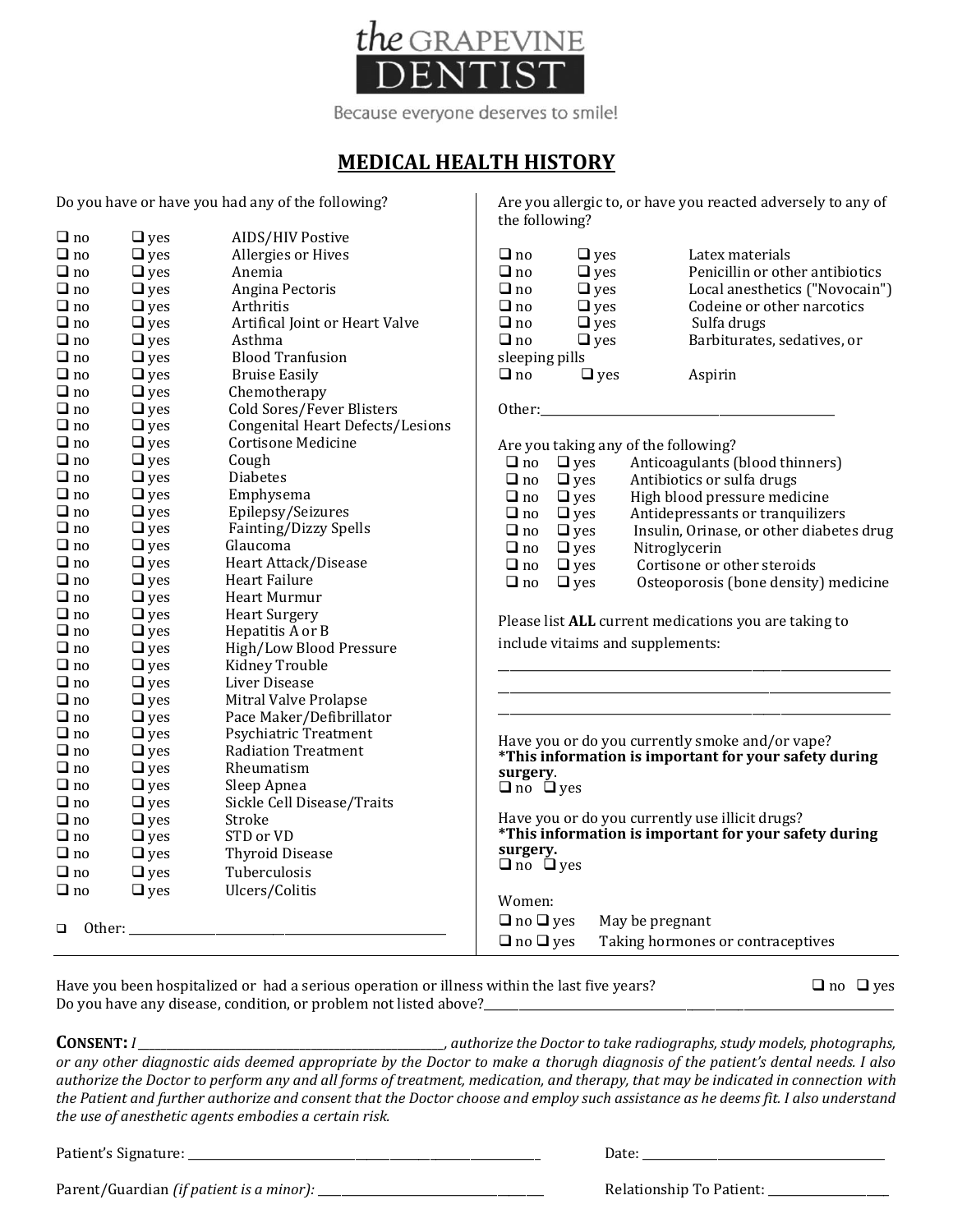

### **ACKNOWLEDGEMENT OF RECEIPT OF HIPAANOTICE OF PRIVACY PRACTICES**

By signing this form, you will consent to our use and disclosure of your protected health information to carry out treatment, payment activities, filing insurance, and health care operations.

You have the right to read our Notice of Privacy Practices before you decide whether to sign this Consent. Our Notice provides a description of our treatment, payment activities, and health care operations, of the uses and disclosures we may make of your protected health information, and of other important matters about your protected health information. A copy of our Notice accompanies this consent. We encourage you to read it carefully and completely before signing this Consent. We reserve the right to change our privacy practices as described in our Notice of Privacy Practices. If we change our privacy practices, we will issue a revised Notice of Privacy Practices, which will contain the changes. Those changes may apply to any of your protected health information that we maintain. Please note, you may obtain a copy of our Notice at any time.

| <b>The Grapevine Dentist</b>                                    |  |  |  |  |
|-----------------------------------------------------------------|--|--|--|--|
| ACKNOWLEDGEMENT OF RECEIPT OF HIPAA NOTICE OF PRIVACY PRACTICES |  |  |  |  |
| <u>("Acknowledgement")</u>                                      |  |  |  |  |

I acknowledge that I have received a copy of this Dental Practice's **HIPAA Notice of Privacy Practices**.

Patient's Name: \_\_\_\_\_\_\_\_\_\_\_\_\_\_\_\_\_\_\_\_\_\_\_\_\_\_\_\_\_\_\_\_\_\_\_\_\_\_\_\_Date: \_\_\_\_\_\_\_\_\_\_\_\_\_\_\_\_\_\_\_\_\_\_\_\_\_\_\_\_\_\_\_\_\_\_\_

Please list person(s) we can release information to on your behalf:

Patient's Signature

**-OR-**

Signature of Personal Representative: \_\_\_\_\_\_\_\_\_\_\_\_\_\_\_\_\_\_\_\_\_\_\_\_\_\_\_ Date: \_\_\_\_\_\_\_\_\_\_\_\_\_\_\_\_\_\_\_\_\_\_\_\_\_\_\_\_\_\_

\_\_\_\_\_\_\_\_\_\_\_\_\_\_\_\_\_\_\_\_\_\_\_\_\_\_\_\_\_\_\_\_\_\_\_\_\_\_\_\_\_\_\_\_\_\_\_\_\_\_\_\_\_\_

Description of Personal Representative (i.e. Power of Attorney, Parent, Gurdian, Other): \_\_\_\_\_\_\_\_\_\_\_\_\_\_\_\_\_\_\_\_\_

\_\_\_\_\_\_\_\_\_\_\_\_\_\_\_\_\_\_\_\_\_\_\_\_\_\_\_\_\_\_\_\_\_\_\_\_\_\_\_\_\_\_\_\_\_\_\_\_\_\_\_\_\_\_\_\_\_\_\_\_\_\_\_\_\_\_\_\_\_\_\_\_\_\_\_\_\_\_\_\_\_\_\_\_\_\_\_\_\_\_\_\_\_\_\_\_\_\_\_\_\_\_

\_\_\_\_\_\_\_\_\_\_\_\_\_\_\_\_\_\_\_\_\_\_\_\_\_\_\_\_\_\_\_\_\_\_\_\_\_\_\_\_\_\_\_\_\_\_\_\_\_\_\_\_\_\_\_\_\_\_\_\_\_\_\_\_\_\_\_\_\_\_\_\_\_\_\_\_\_\_\_\_\_\_\_\_\_\_\_\_\_\_\_\_\_\_\_\_\_\_\_\_\_\_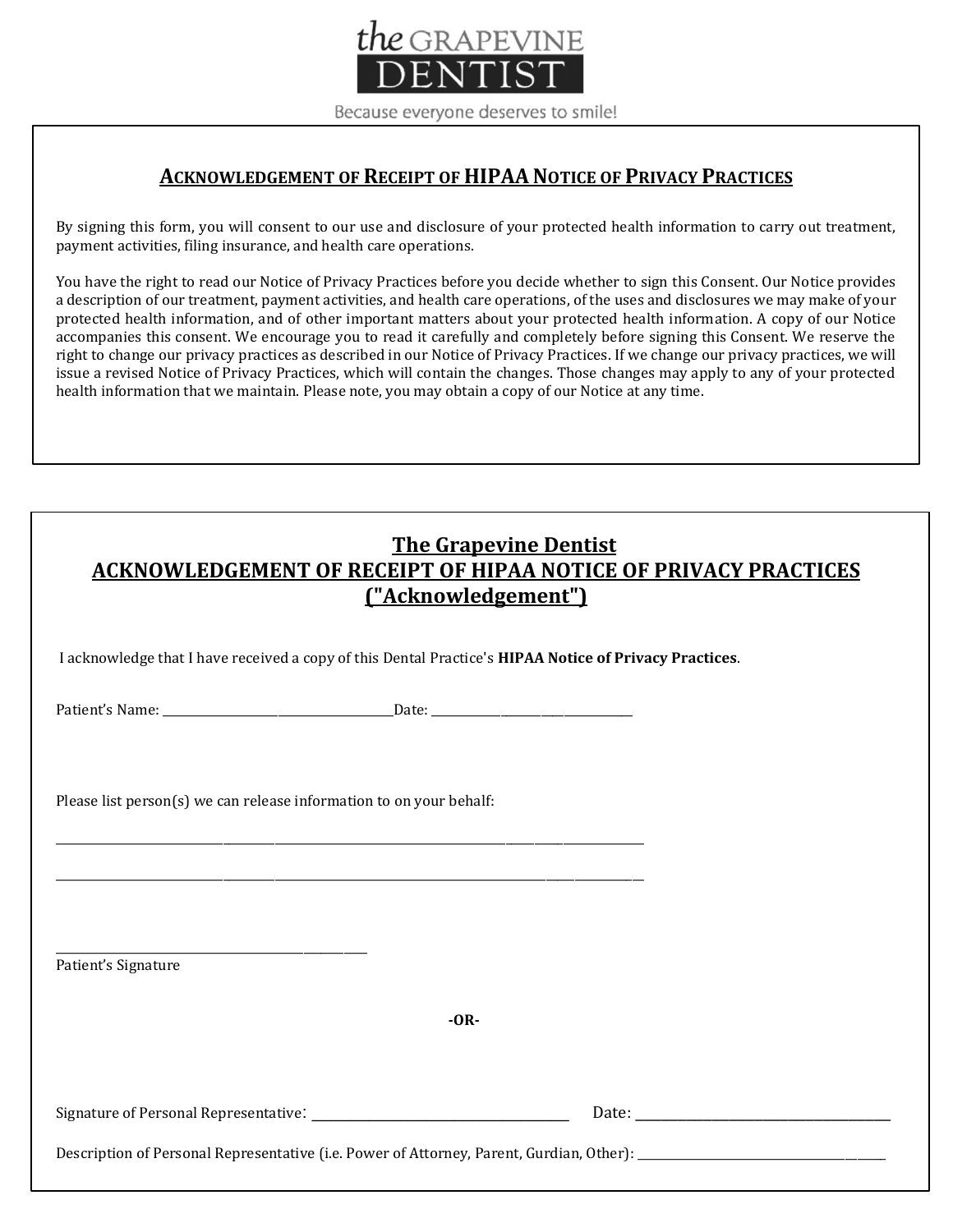

### **Office Policies**

#### **Insurance Policy:**

The Grapevine Dentist is in-network with all major PPO insurance companies.

Upon verifying your benefits, we will provide an estimate prior to your treatment. Please note, it is not guaranteed that your insurance will cover the treatment as estimated.

In the event you have limited coverage, you will be responsible for any charges and/or fees billed to your insurance company where payment is denied.

#### Primary and Secondary Insurance:

- . The Grapevine Dentist will verify both primary and secondary insurance.
- Your primary insurance will apply at the time of treatment. We cannot show estimated coverage with your secondary insurance until we bill the primary insurance.
- . The Grapevine Dentist will bill your primary insurance for treatment.
- . Once we receive the EOB back from your primary, we will bill your secondary. Secondary insurance requires an EOB (explanation of benefits) from the primary insurance before a claim can be sent.

#### **Predeterminations:**

- . A predetermination (pre-d) of benefits is a review by your insurer's dental staff, to determine if they agree with your treatment that we have recommended for your dental needs.
- . Predeterminations are done prior to your treatment, to ensure you understand what is covered vs what is not covered by your dental insurance plan.
- · Patient initial:

#### **Payment Policy:**

For your convenience, The Grapevine Dentist accepts that following forms of payment:

- · Debit cards
- . All major credit cards (Visa, Master Card, and American Express)
- · Care Credit
- Lending Club
- $\bullet$  Check
	- o Please note, The Grapevine Dentist must receive all checks AT LEAST 5 business days prior to your treatment. The Grapevine Dentist requires the FULL amount to clear the bank prior to the date of your treatment.
- $\bullet$  Patient Initial:  $\qquad \qquad$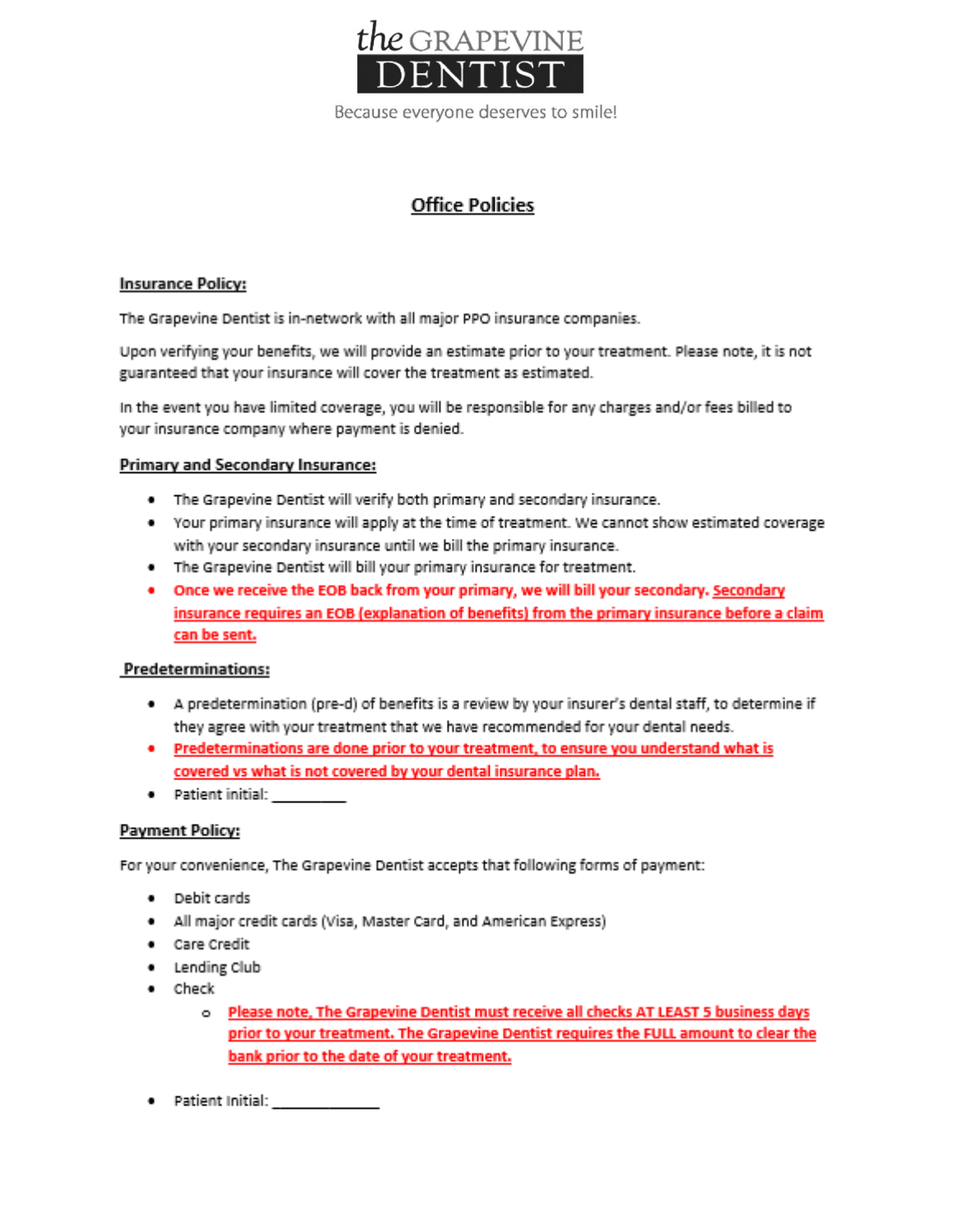

#### **Deposit Policy:**

The Grapevine Dentist will collect the following deposits upon scheduling your dental treatment. Please note, all deposits will go towards your total treatment amount.

- o Implants: \$200
- o Wisdom teeth: \$200
- o SRP (deep cleaning): \$50
- o Crowns: \$50
- o Zoom Whitening: \$100
- o Sedation for general dentistry treatment \$200
- 

#### **Rescheduling Policy:**

- \* Rescheduling your dental appointment less than 48 hours in advance, is subject to the following nonrefundable office fees.
	- o Rescheduling one time =\$50
	- o Rescheduling two times = \$100
	- o Rescheduling three times = The Grapevine Dentist will no longer accept you as patient.
- \* Rescheduling a surgery (i.e. wisdom teeth, implants, extractions, etc.) less than 7 calendar days in advance, is subject to the following office fees.
	- o 7 calendar days or less = \$200 nonrefundable office fee
- Patient initial: 1999

#### **Late Patient Policy**

- \* Patients who arrive more than fifteen (15) minutes late to their scheduled appointment time may be asked to reschedule as a courtesy to our other scheduled patients.
- Patient initial: 1999

have read, understand, and agree to The L. Samuel Grapevine Dentist's Insurance Policy, Payment Policy, Deposit Policy, and Rescheduling Policy. I understand failure to abide by these office policies could result in cancelation of my treatment and procedure.

| Patient Signature:                          | Date: |  |
|---------------------------------------------|-------|--|
| Parent/Guardian Signature (minor patients): |       |  |

- o Tissue Graft: \$200
- o Osseous: \$200
- o LANAP: \$200